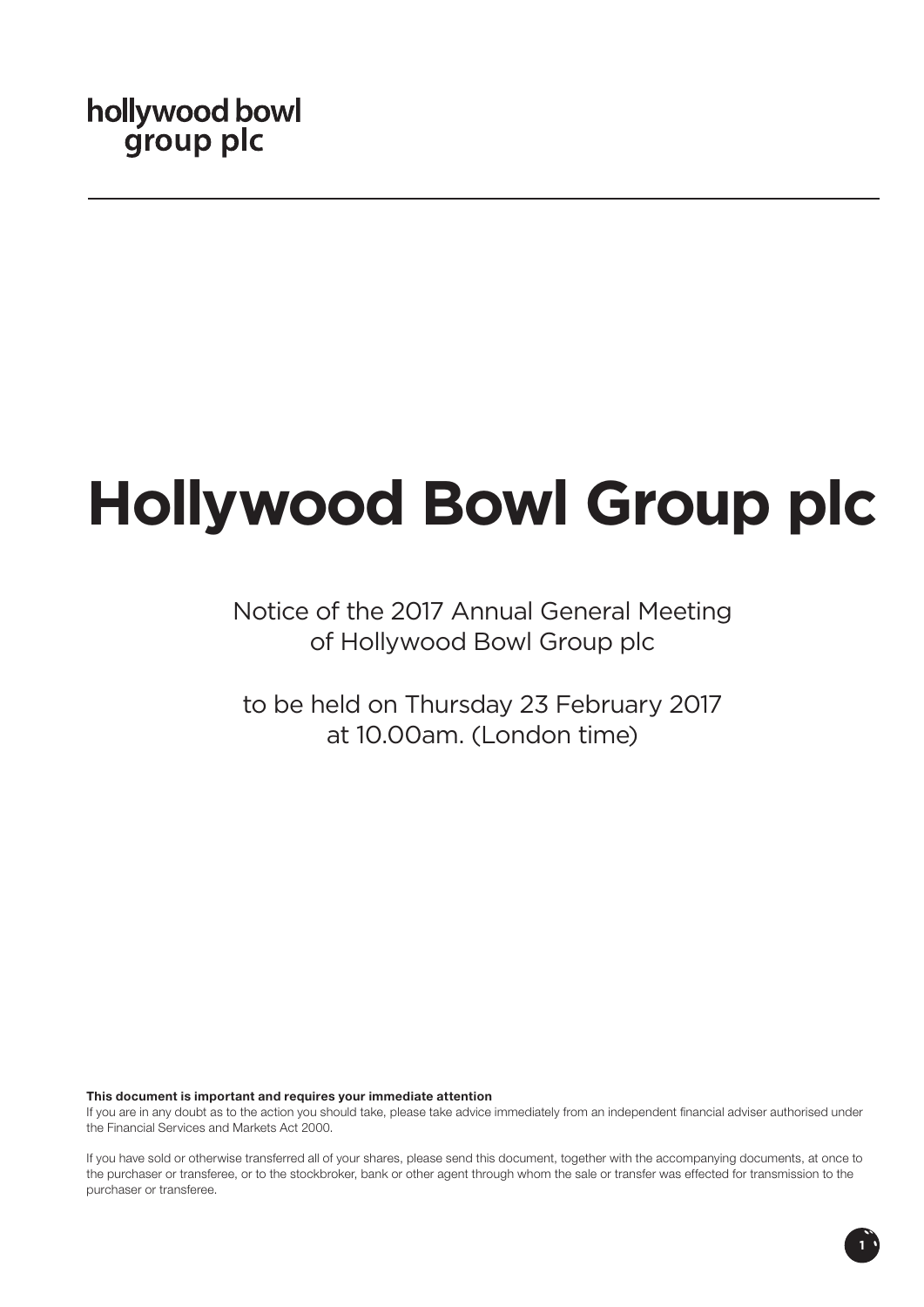# Letter from the Chairman

4 January 2017

## **Dear Shareholder,**

On behalf of the directors of Hollywood Bowl Group plc (together the 'Directors'), it gives me great pleasure to invite you to attend the first Annual General Meeting ('AGM') of Hollywood Bowl Group plc (the 'Company') which will be held at Investec Bank plc, 2 Gresham Street, London EC2V 7QP on Thursday 23 February at 10.00am. (London time). The doors will open at 9.30am.

The formal Notice of AGM is set out on the following pages of this document, detailing the resolutions that the shareholders are being asked to vote on along with explanatory notes of the business to be conducted at the AGM. The AGM provides shareholders with an opportunity to communicate with the Directors and we welcome your participation.

#### **Voting**

Voting on the business of the meeting will be conducted by way of a poll. The results of voting on the Resolutions will be posted on the Company's website as soon as practicable after the AGM.

Whether or not shareholders propose to attend the AGM, it is important that they complete, sign and return a Proxy Form or vote electronically as set out below. Shareholders should return the Proxy Form to the reply paid address shown on the Proxy Form or, for personal delivery, to Capita Asset Services at The Registry, 34 Beckenham Road, Beckenham, Kent BR3 4TU. Alternatively shareholders may give their instructions electronically via the registrar's website: www.capitashareportal.com. If their shares are held in CREST, they may if preferred give instructions electronically via CREST as detailed in the notes to the Notice of AGM on page 9. To be valid, the Proxy Form must be lodged with the Company's registrars by not later than 10.00am (London time) on Tuesday 21 February 2017.

The completion and return of a Proxy Form in hard copy or voting electronically will not prevent you from attending and voting at the AGM in person if you wish. If I am appointed as proxy I will, of course, vote in accordance with any instructions given to me. If I am given discretion as to how to vote, I will vote in favour of each of the resolutions to be proposed at the AGM.

#### **Shareholder communications**

The Companies Act 2006 (the 'Act') prescribes the methods by which a company is permitted to communicate with its shareholders and the Company's Articles of Association include provisions allowing the Company to use its website to publish certain statutory documents and communications. Accordingly, this Notice of AGM and the Annual Report and Accounts are published on our website www.hollywoodbowlgroup.com.

Reducing the number and volume of communications sent by post not only results in cost savings for the Company, but also reduces the impact that the printing and distribution of documents has on the environment. In accordance with the Act, we have included with this notice of meeting a separate letter confirming that, unless you specifically request to receive hard copy documents, in the future you will instead be notified each time that the Company places a statutory communication on its website. This notification will be sent to you by post, but will be a single page notification rather than the full statutory communication.

## **Recommendation**

The Directors believe that the resolutions set out in the Notice of AGM are in the best interests of the Company and its shareholders as a whole and unanimously recommend that shareholders vote in favour of all of the resolutions to be proposed at the AGM. The Directors who own Ordinary Shares intend to vote in favour of the resolutions to be proposed at the AGM.

I look forward to seeing you at the AGM.

Yours faithfully

**Peter Boddy** Chairman

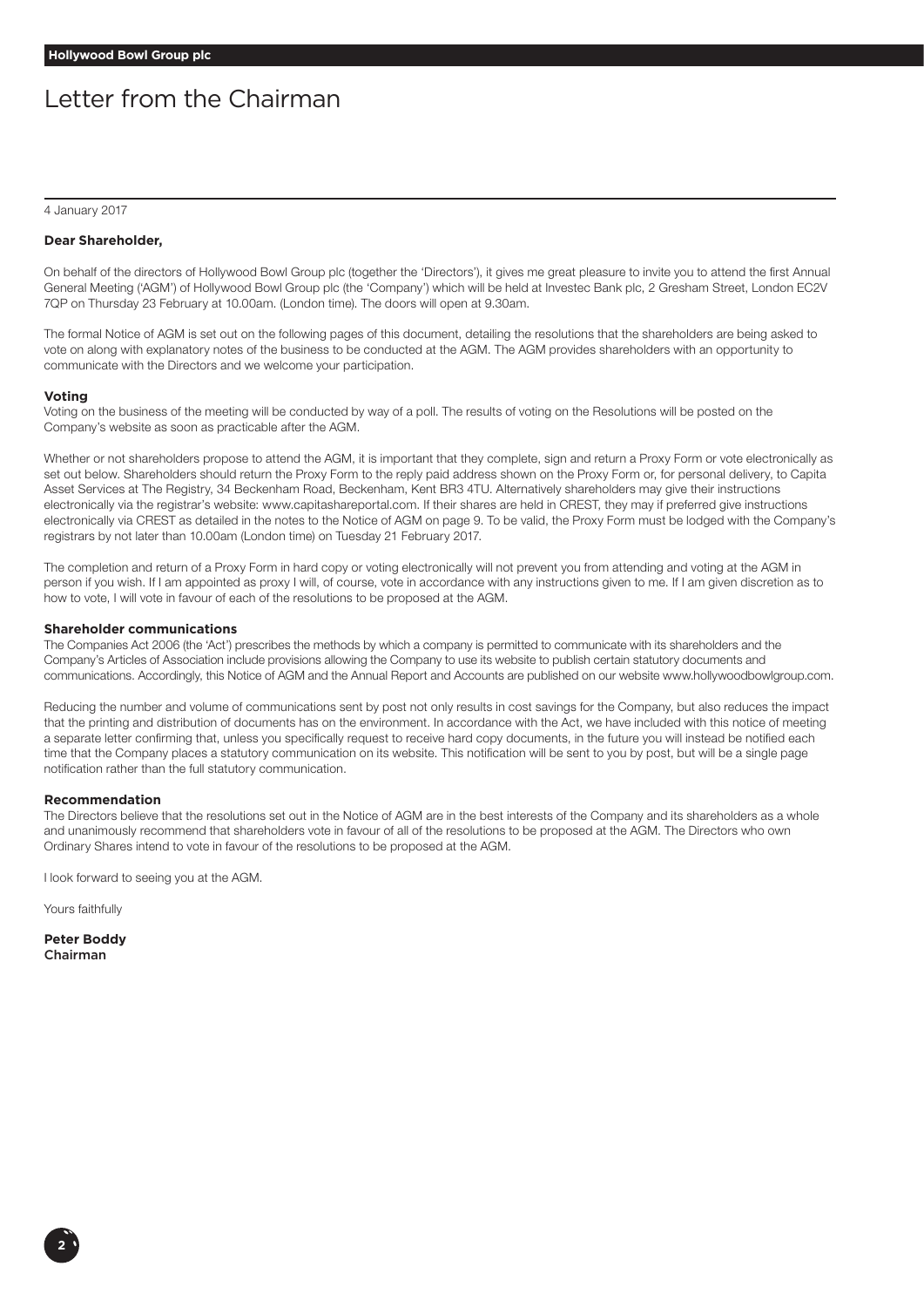# Notice of the Annual General Meeting

NOTICE IS HEREBY GIVEN that the ANNUAL GENERAL MEETING of Hollywood Bowl Group plc (the 'Company') will be held at Investec Bank plc, 2 Gresham Street, London EC2V 7QP on Thursday 23 February 2017 at 10.00am. (London time) to consider and, if thought appropriate, pass the following resolutions of which Resolutions 1 to 13 will be proposed as ordinary resolutions and Resolutions 14 to 17 will be proposed as special resolutions.

# **Ordinary Resolutions**

# Reports and Accounts

1. To receive the Directors' report and the accounts for the Company for the year ended 30 September 2016.

#### Dividend

2. To declare a final dividend of 0.19 pence per ordinary share for the year ended 30 September 2016.

#### Directors' Remuneration

- 3. To approve the Directors' Remuneration Report for the year ended 30 September 2016, excluding the Directors' Remuneration Policy set out on pages 36 to 41 of the Annual Report.
- 4. To approve the Directors' Remuneration Policy, the full text of which is set out on pages 36 to 41 of the Company's Annual Report for the year ended 30 September 2016.

## Directors

- 5. To elect Nick Backhouse as a Director.
- 6. To elect Peter Boddy as a Director.
- 7. To elect Stephen Burns as a Director.
- 8. To elect Laurence Keen as a Director.
- 9. To elect Bill Priestley as a Director.
- 10. To elect Claire Tiney as a Director.

## Auditors

- 11. To re-appoint KPMG LLP as auditors of the Company to hold office from the conclusion of this AGM until the conclusion of the next AGM at which accounts are laid before the Company.
- 12. To authorise the Audit Committee of the Company to fix the remuneration of the auditors.

#### Directors' authority to allot shares

- 13. To generally and unconditionally authorise the Directors pursuant to and in accordance with Section 551 of the Companies Act 2006 (the "2006 Act") to exercise all the powers of the Company to allot shares or grant rights to subscribe for or to convert any security into shares in
	- the Company:
	- (A) up to an aggregate nominal amount of £500,000; and
	- (B) comprising equity securities (as defined in Section 560(1) of the 2006 Act) up to a further aggregate nominal amount of £500,000 in connection with an offer by way of a rights issue;

such authorities to apply in substitution for all previous authorities pursuant to Section 551 of the 2006 Act and to expire at the end of the next Annual General Meeting or on 31 March 2018, whichever is the earlier, but in each case so that the Company may make offers and enter into agreements during the relevant period which would, or might, require shares to be allotted or rights to subscribe for or to convert any security into shares to be granted after the authority ends.

For the purposes of this Resolution, "rights issue" means an offer to:

- (i) ordinary shareholders in proportion (as nearly as may be practicable) to their existing holdings; and
- (ii) holders of other equity securities if this is required by the rights of those securities or, if the Directors consider it necessary, as permitted by the rights of those securities,

to subscribe for further securities by means of the issue of a renounceable letter (or other negotiable document) which may be traded for a period before payment for the securities is due, but subject in both cases to such exclusions or other arrangements as the Directors may deem necessary or expedient in relation to treasury shares, fractional entitlements, record dates or legal, regulatory or practical problems in, or under the laws of, any territory.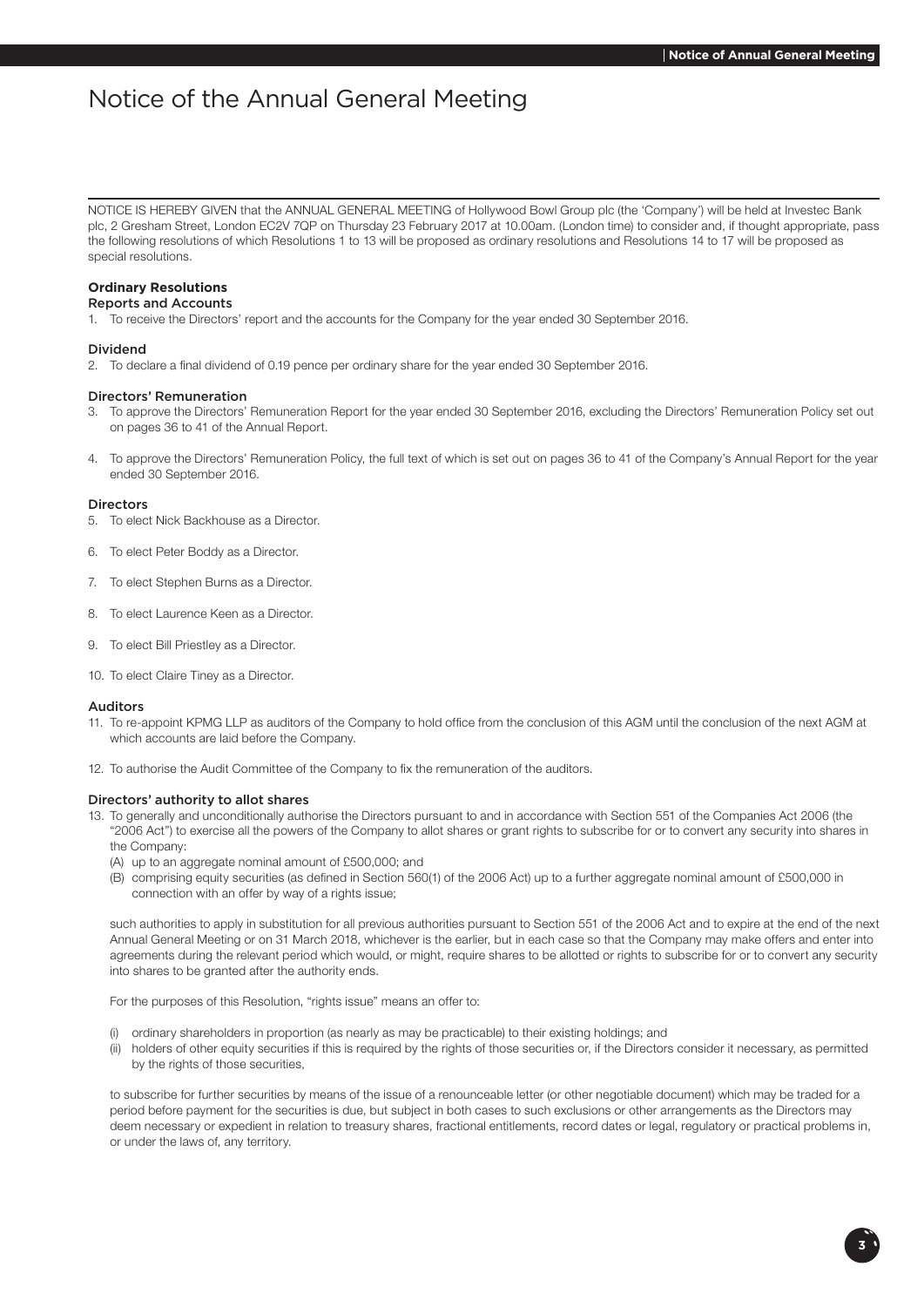# Notice of the Annual General Meeting continued

# **Special Resolutions**

# Disapplication of pre-emption rights

- 14. That if Resolution 13 is passed, the Directors be authorised to allot equity securities (as defined in the Companies Act 2006) for cash under the authority given by that resolution and/or to sell ordinary shares held by the Company as treasury shares for cash as if section 561 of the Companies Act 2006 did not apply to any such allotment or sale, such authority to be limited:
	- (A) to allotments for rights issues and other pre-emptive issues; and
	- (B) to the allotment of equity securities or sale of treasury shares (otherwise than under paragraph (A) above) up to a nominal amount of £75,000:

such authority to expire at the end of the next AGM of the Company or, if earlier, at the close of business on 31 March 2018 but, in each case, prior to its expiry the Company may make offers, and enter into agreements, which would, or might, require equity securities to be allotted (and treasury shares to be sold) after the authority expires and the Directors may allot equity securities (and sell treasury shares) under any such offer or agreement as if the authority had not expired.

- 15. That if Resolution 13 is passed, the Directors be authorised in addition to any authority granted under Resolution 14 to allot equity securities (as defined in the Companies Act 2006) for cash under the authority given by that resolution and/or to sell ordinary shares held by the Company as treasury shares for cash as if section 561 of the Companies Act 2006 did not apply to any such allotment or sale, such authority to be:
	- (A) limited to the allotment of equity securities or sale of treasury shares up to a nominal amount of £75,000; and
	- (B) used only for the purposes of financing (or refinancing, if the authority is to be used within six months after the original transaction) a transaction which the Board of the Company determines to be an acquisition or other capital investment of a kind contemplated by the Statement of Principles on Disapplying Pre-Emption Rights most recently published by the Pre-Emption Group prior to the date of this notice,

such authority to expire at the end of the next AGM of the Company or, if earlier, at the close of business on 31 March 2018 but, in each case, prior to its expiry the Company may make offers, and enter into agreements, which would, or might, require equity securities to be allotted (and treasury shares to be sold) after the authority expires and the Directors may allot equity securities (and sell treasury shares) under any such offer or agreement as if the authority had not expired.

#### Authority to purchase own shares

- 16. To unconditionally and generally authorise the Company for the purpose of Section 701 of the 2006 Act to make market purchases (as defined in Section 693(4) of the 2006 Act) of ordinary shares of £0.01 each in the capital of the Company provided that:
	- (A) the maximum number of ordinary shares which may be purchased is 15,000,000;
	- (B) the minimum price which may be paid for each share is £0.01;
	- (C) the maximum price which may be paid for a ordinary share is an amount equal to the higher of (i) 105 per cent. of the average of the closing price of the Company's ordinary shares as derived from the London Stock Exchange Daily Official List for the five business days immediately preceding the day on which such ordinary share is contracted to be purchased and (ii) an amount equal to the higher of the price of the last independent trade of an ordinary share and the highest current independent bid for an ordinary share as derived from the London Stock Exchange Trading System;
	- (D) this authority shall expire at the conclusion of the Company's next Annual General Meeting or, if earlier, 31 March 2018 (except in relation to the purchase of ordinary shares the contract for which was concluded before the expiry of such authority and which might be executed wholly or partly after such expiry) unless such authority is renewed prior to such time.

#### Notice of general meetings

17. To authorise the Directors to call a general meeting other than an annual general meeting on not less than 14 clear days' notice.

By order of the Board

# **Prism Cosec Limited** Company Secretary

4 January 2017

Registered in England and Wales No. 10229630 Registered Office: Focus 31 West Wing Cleveland Road, Hemel Hempstead Industrial Estate, Hemel Hempstead, Hertfordshire, England HP2 7BW

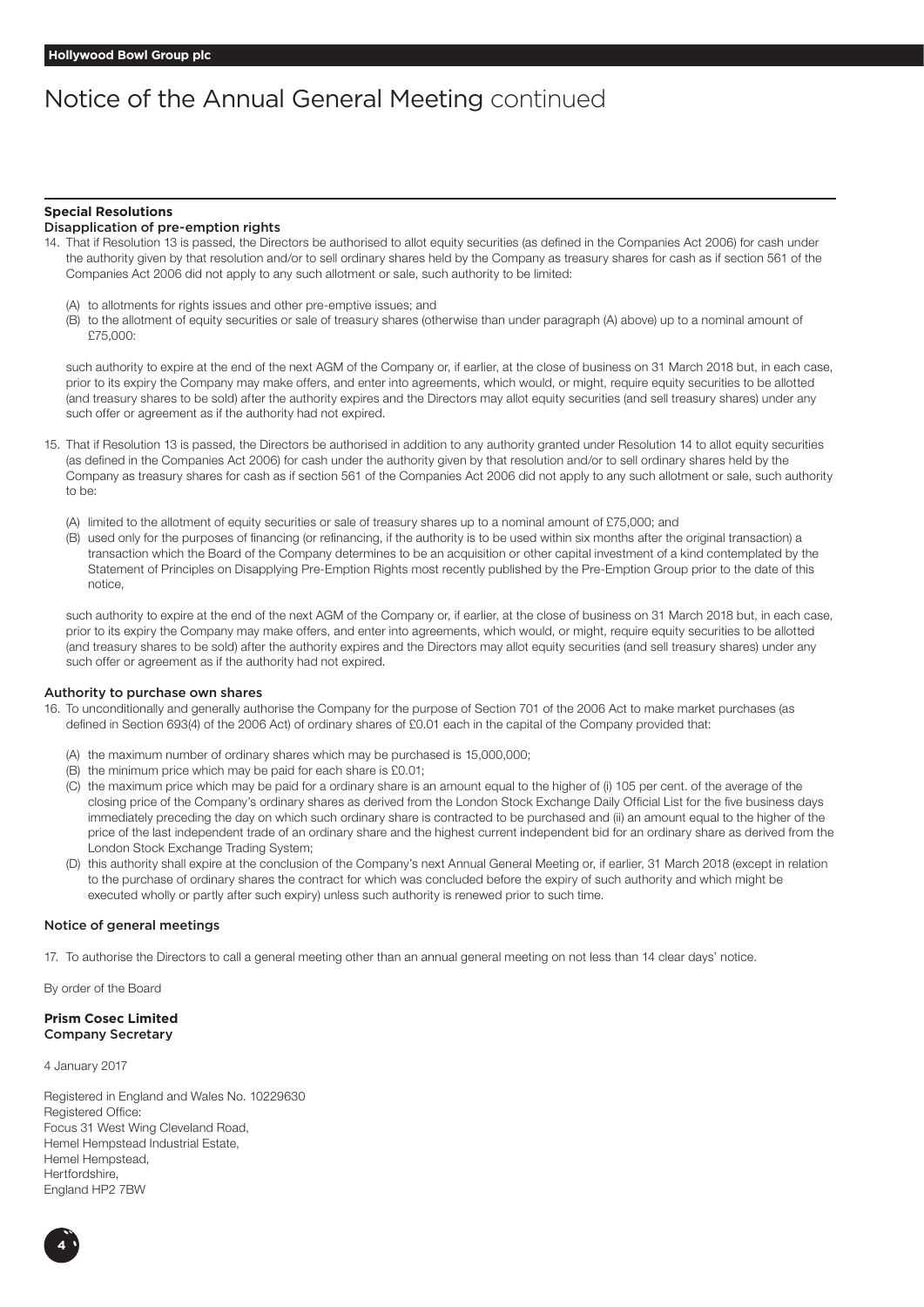# Explanatory Notes to the Notice of Annual General Meeting

#### **The notes on the following pages give an explanation of the proposed Resolutions.**

Resolutions 1 to 13 are proposed as ordinary resolutions. For each of these Resolutions to be passed, more than half of the votes cast must be in favour of the resolution. Resolutions 14 to 17 are proposed as special resolutions. For each of these Resolutions to be passed, at least threequarters of the votes cast must be in favour of the Resolution.

#### **Resolution 1: Report and Accounts**

The first item of business is the receipt by the shareholders of the Directors' report and the accounts of the Company for the year ended 30 September 2016. The Directors' report, the accounts and the report of the Company's auditors on the accounts and on those parts of the Directors' Remuneration Report that are capable of being audited are contained within the Annual Report.

# **Resolution 2: Declaration of Dividend**

Resolution 2 deals with the recommendation of the Directors that a final dividend of 0.19 pence per ordinary share be paid. If approved, it is intended that the dividend will be paid to ordinary shareholders on 24 March 2017 that were on the register at the close of business on 24 February 2017.

#### **Resolution 3: Annual Remuneration Report**

This resolution seeks shareholder approval of the Directors' Remuneration Report, excluding the Directors' Remuneration Policy, for the year ended 30 September 2016 as set out on pages 36 to 41 of the Annual Report. The Company's auditors, KPMG LLP, have audited those parts of the Directors' Remuneration Report that are required to be audited and their report may be found on pages 50 to 52 of the Annual Report.

This resolution is subject to an 'advisory vote' by shareholders: in the event that the resolution is not passed, the Directors' Remuneration Policy would normally need to be reconsidered by shareholders at the next AGM. As this is the first occasion that the Company has been required to submit its Directors' Remuneration Policy for shareholder approval, the approval of the new policy (per resolution 4 below) would remain in force notwithstanding any failure to pass this resolution.

#### **Resolution 4: Directors' Remuneration Policy**

The Directors' Remuneration Policy is contained in the Directors' Remuneration Report and can be found at pages 36 to 41 of the Annual Report. It sets out the policy of the Company with respect to the making of remuneration payments and payments for loss of office to the Directors. Under section 439A of the Companies Act 2006, there must be a binding shareholder vote on the Directors' Remuneration Policy at least once every three years (unless the Directors wish to change the policy within that three year period). Therefore, this resolution 4 seeks shareholder approval of the Directors' Remuneration Policy which, if passed, will take effect at the conclusion of the meeting. Once effective, all future payments to Directors, past and present, must normally comply with the terms of the policy, unless specifically approved by shareholders in a general meeting.

# **Resolutions 5 to 10: Election of Directors**

In accordance with the Company's Articles of Association all directors of the Company, having not previously been elected by shareholders, are required to submit themselves for election by Shareholders. Separate Resolutions are proposed for each of these elections.

Biographical details of each of the Directors who are seeking election appear on pages 10 to 11 of this document. The Board believes that each Director standing for election brings considerable and wide ranging skills and experience to the Board as a whole and continues to make an effective and valuable contribution to the deliberations of the Board. Each individual proposed for election has continued to perform effectively and demonstrate commitment to their role.

The Board carries out a review of the independence of its Directors on an annual basis. In considering the independence of the independent non-executive Directors proposed for election, the Board has taken into consideration the guidance provided by the UK Corporate Governance Code. Accordingly, the Board considers Nick Backhouse and Claire Tiney to be independent in accordance with Provision B.1.1 of the UK Corporate Governance Code.

It is the intention of the Board that all Directors will submit themselves for annual re-election by Shareholders in accordance with provision B.7.1 of the UK Corporate Governance Code.

#### **Resolution 11: Re-appointment of Auditors**

The auditors of a company must be appointed or re-appointed at each general meeting at which the accounts are laid. Resolution 11 proposes, on the recommendation of the Audit Committee, the appointment of KPMG LLP as the Company's auditors, until the conclusion of the next general meeting of the Company at which accounts are laid.

#### **Resolution 12: Remuneration of Auditors**

This Resolution seeks shareholder consent for the Audit Committee of the Company to set the remuneration of the Auditors.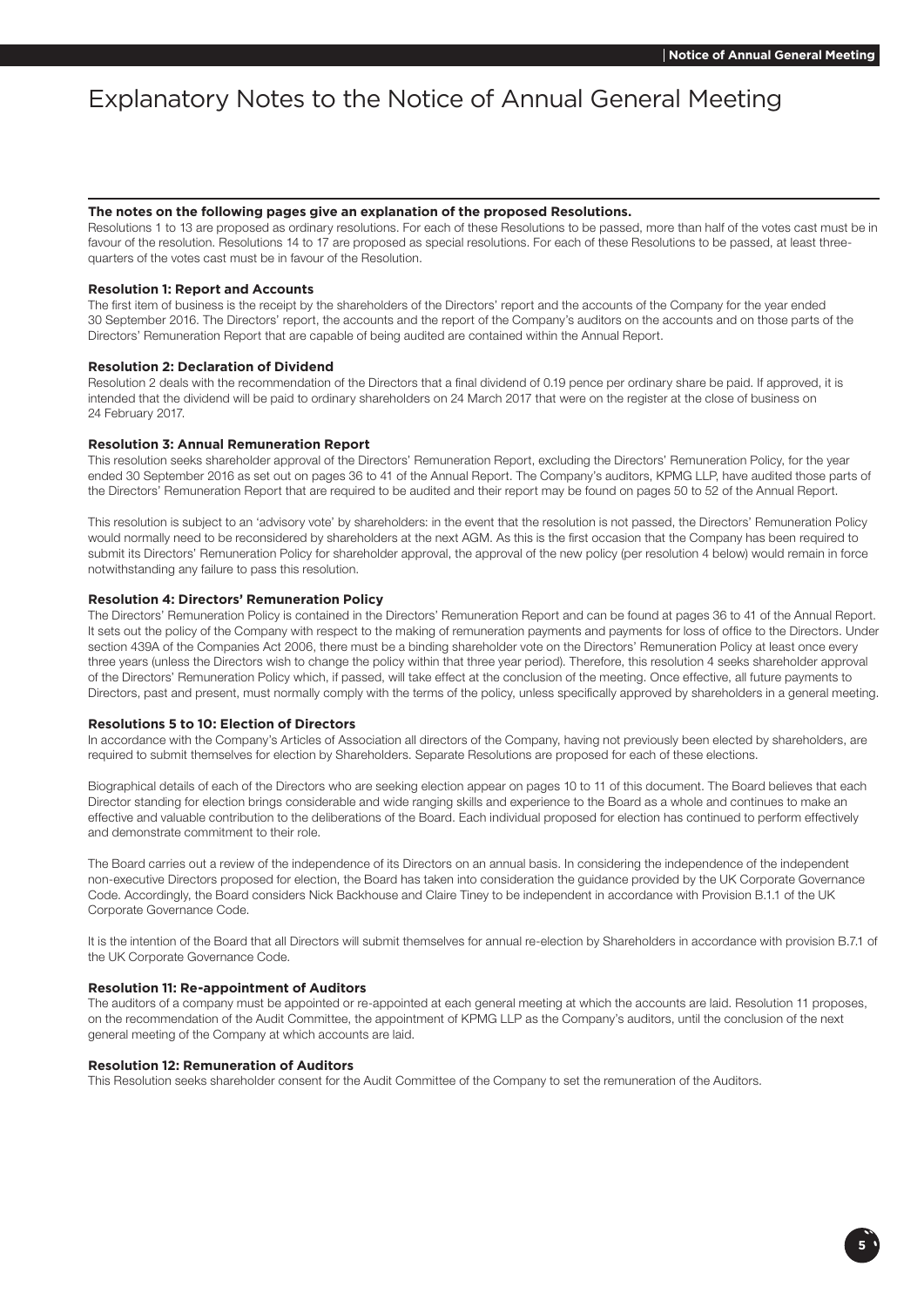# Explanatory Notes to the Notice of Annual General Meeting continued

# **Resolution 13: Directors' authority to allot**

The purpose of Resolution 13 is to renew the Directors' power to allot shares. The authority in paragraph (A) will allow the Directors to allot new shares and grant rights to subscribe for, or convert other securities into, shares up to approximately one third (33.3%) of the total issued ordinary share capital of the Company (exclusive of treasury shares) which as at 15 December 2016, being the latest practicable date prior to publication of this notice of meeting, is equivalent to a nominal value of £500,000.

The authority in paragraph (B) will allow the Directors to allot new shares and grant rights to subscribe for, or convert other securities into, shares only in connection with a rights issue up to a further nominal value of £500,000, which is equivalent to approximately one third (33.3%) of the total issued ordinary share capital of the Company (exclusive of treasury shares) as at 15 December 2016. The Company currently holds no shares in treasury.

There are no present plans to undertake a rights issue or to allot new shares other than in connection with employee share incentive plans. The Directors consider it desirable to have the maximum flexibility permitted by corporate governance guidelines to respond to market developments and to enable allotments to take place to finance business opportunities as they arise.

If the Resolution is passed the authority will expire on the earlier of 31 March 2018 and the end of the Annual General Meeting in 2018.

#### **Resolutions 14 and 15: Disapplication of pre-emption rights**

If the Directors wish to allot new shares and other equity securities, or sell treasury shares, for cash (other than in connection with an employee share scheme), company law requires that these shares are offered first to shareholders in proportion to their existing holdings.

Resolution 14 deals with the authority of the Directors to allot new shares or other equity securities pursuant to the authority given by Resolution 13, or sell treasury shares, for cash without the shares or other equity securities first being offered to shareholders in proportion to their existing holdings. Such authority shall only be used in connection with a pre-emptive offer, or otherwise, up to an aggregate nominal amount of £75,000, being approximately 5% of the total issued ordinary share capital of the Company as at 15 December 2016. As at 15 December 2016 the Company holds no treasury shares.

The Pre-emption Group Statement of Principles supports the annual disapplication of pre-emption rights in respect of allotments of shares and other equity securities (and sales of treasury shares for cash) representing no more than an additional 5% of issued ordinary share capital (exclusive of treasury shares), to be used only in connection with an acquisition or specified capital investment. The Pre-emption Group's Statement of Principles defines 'specified capital investment' as meaning one or more specific capital investment related uses for the proceeds of an issuance of equity securities, in respect of which sufficient information regarding the effect of the transaction on the company, the assets the subject of the transaction and (where appropriate) the profits attributable to them is made available to shareholders to enable them to reach an assessment of the potential return.

Accordingly, and in line with the template resolutions published by the Pre-emption Group, Resolution 15 seeks to authorise the Directors to allot new shares and other equity securities pursuant to the authority given by Resolution 13, or sell treasury shares, for cash up to a further nominal amount of £75,000, being approximately 5% of the total issued ordinary share capital of the Company as at 15 December 2016, only in connection with an acquisition or specified capital investment which is announced contemporaneously with the allotment, or which has taken place in the preceding six-month period and is disclosed in the announcement of the issue. If the authority given in Resolution 15 is used, the Company will publish details of the placing in its next annual report.

If these resolutions are passed, the authorities will expire at the end of the next AGM or on 31 March 2018, whichever is the earlier.

The Board considers the authorities in resolutions 14 and 15 to be appropriate in order to allow the Company flexibility to finance business opportunities or to conduct a rights issue or other pre-emptive offer without the need to comply with the strict requirements of the statutory pre-emption provisions.

The Board intends to adhere to the provisions in the Pre-emption Group's Statement of Principles not to allot shares for cash on a non-preemptive basis (other than pursuant to a rights issue or pre-emptive offer) in excess of an amount equal to 7.5% of the total issued ordinary share capital of the Company within a rolling three-year period other than (i) after prior consultation with shareholders or (ii) in connection with an acquisition or specified capital investment which is announced contemporaneously with the allotment or which has taken place in the preceding six-month period and is disclosed in the announcement of the allotment.

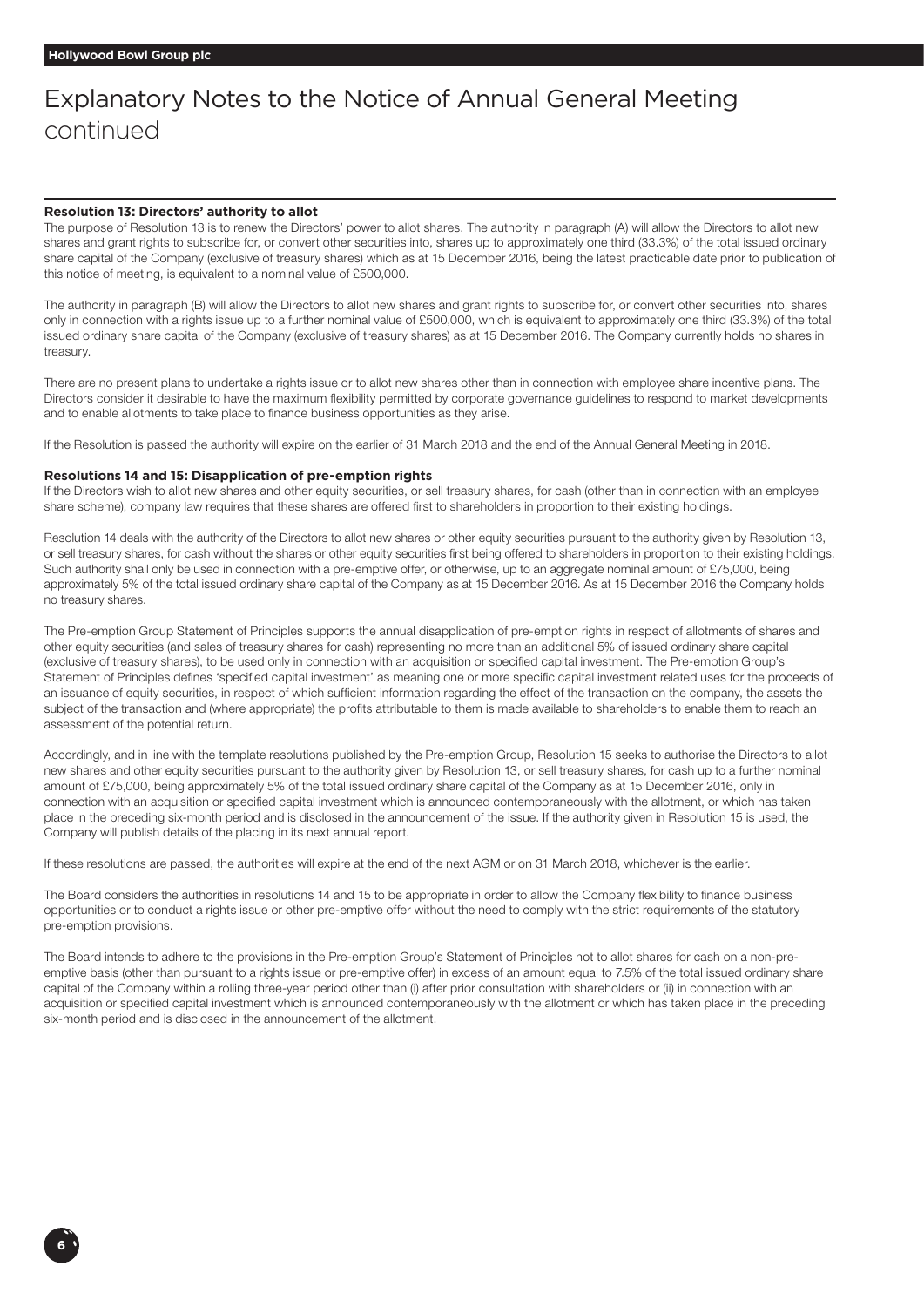## **Resolution 16: Purchase of own shares**

The effect of Resolution 16 is to renew the authority granted to the Company to purchase its own ordinary shares, up to a maximum of 15,000,000 ordinary shares, until the Annual General Meeting in 2018 or 31 March 2018, whichever is the earlier. This represents 10% of the ordinary shares in issue (excluding shares held in treasury) as at 15 December 2016, being the latest practicable date prior to the publication of this notice. The Company's exercise of this authority is subject to the stated upper and lower limits on the price payable, the upper limit being the price stipulated in Commission Delegated Regulation (EU) 2016/1052 as referred to in Article 5(6) of the EU Market Abuse Regulation, and the Listing Rules.

Pursuant to the Companies Act 2006, the Company can hold any shares which are repurchased as treasury shares and either re-sell them for cash, cancel them, either immediately or at a point in the future, or use them for the purposes of its employee share schemes. Holding the repurchased shares as treasury shares will give the Company the ability to re-sell or transfer them in the future and will provide the Company with additional flexibility in the management of its capital base. No dividends will be paid on, and no voting rights will be exercised in respect of, treasury shares. Shares held as treasury shares will not automatically be cancelled and will not be taken into account in future calculations of earnings per share (unless they are subsequently re-sold or transferred out of treasury).

The Directors consider it desirable and in the Company's interests for shareholders to grant this authority. The Directors have no present intention to exercise this authority, and will only do so if and when conditions are favourable with a view to enhancing net asset value per share.

The Company will not, save in accordance with a predetermined, irrevocable and non-discretionary programme, repurchase shares in the period immediately preceding the preliminary announcement of its annual or interim results as dictated by the Listing Rules or Market Abuse Regulations or, if shorter, between the end of the financial period concerned and the time of a relevant announcement or, except in accordance with the Listing Rules and the Market Abuse Regulations, at any other time when the Directors would be prohibited from dealing in shares.

As at 15 December 2016, being the latest practicable date prior to publication of this notice, there were no outstanding warrants or options to subscribe for ordinary shares in the Company and the Company did not hold any treasury shares.

#### **Resolution 17: Notice of general meetings**

Under the Companies Act 2006, as amended, the notice period required for all general meetings of the Company is 21 days, though shareholders can approve a shorter notice period for general meetings that are not annual general meetings, which cannot however be less than 14 clear days. Annual general meetings will continue to be held on at least 21 clear days' notice. The shorter notice period would not be used as a matter of routine for such meetings, but only where the flexibility is merited by the business of the meeting and is thought to be to the advantage of shareholders as a whole. In the event that a general meeting is called on less than 21 days' notice, the Company will meet the requirements for electronic voting under The Companies (Shareholders' Rights) Regulations 2009. Shareholder approval will be effective until the Company's next AGM, when it is intended that a similar resolution will be proposed.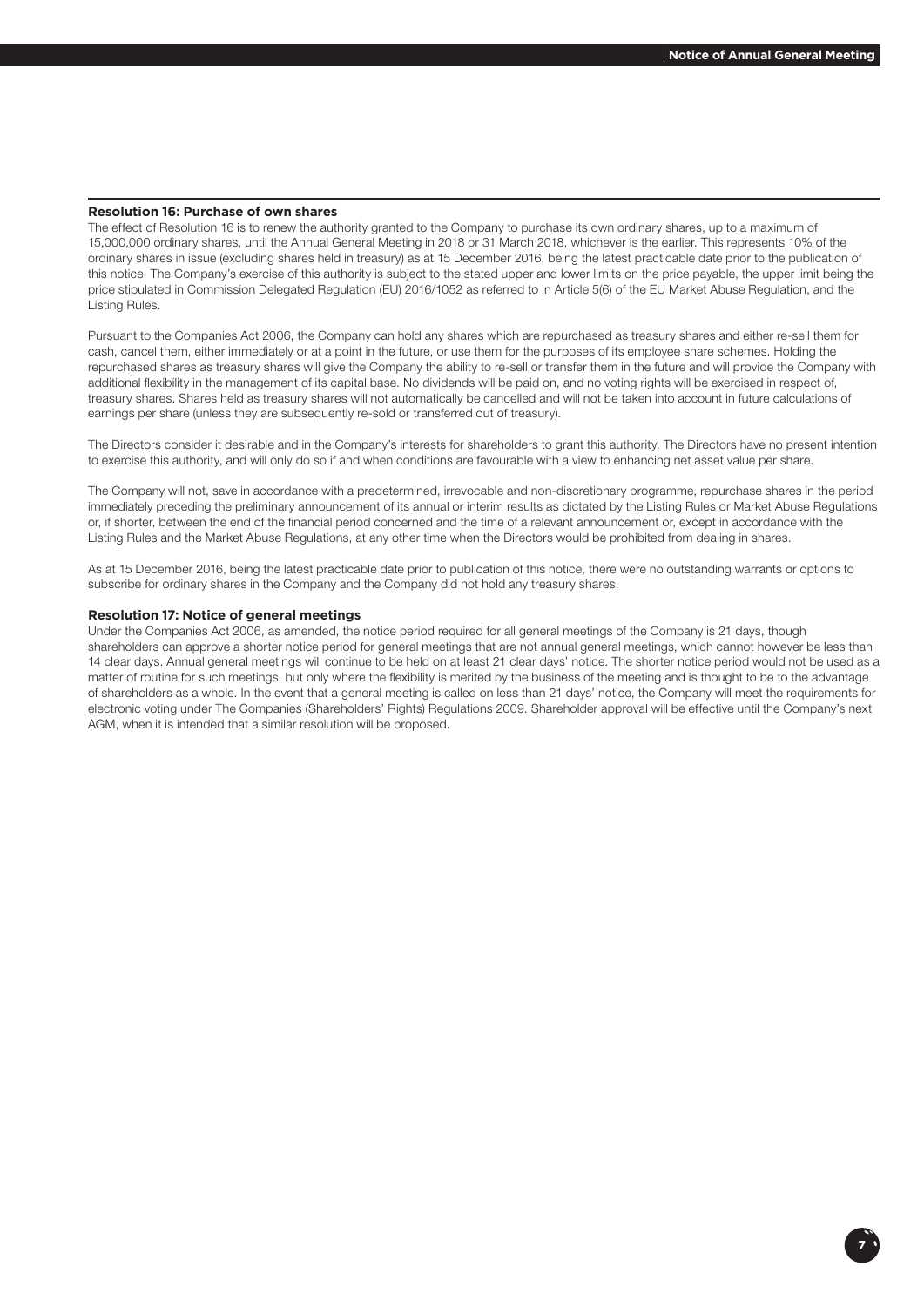# Further Notes

- 1. A shareholder is entitled to appoint another person as his or her proxy to exercise all or any of his or her rights to attend, speak and vote at the Meeting. A proxy need not be a shareholder of the Company.
- 2. A shareholder may appoint more than one proxy in relation to the Meeting, provided that each proxy is appointed to exercise the rights attached to a different share or shares held by that shareholder. Failure to specify the number of shares each proxy appointment relates to or specifying a number which when taken together with the numbers of shares set out in the other proxy appointments is in excess of the number of shares held by the shareholder may result in the proxy appointment being invalid. A proxy may only be appointed in accordance with the procedures set out in this note 2 and notes 3 and 4 below and the notes to the Proxy Form.

The appointment of a proxy will not preclude a shareholder from attending and voting in person at the Meeting.

- 3. A Proxy Form is enclosed. When appointing more than one proxy, complete a separate Proxy Form in relation to each appointment. The Proxy Form may be photocopied or additional Proxy Forms may be obtained by contacting the Company's Registrar, Capital Asset Services, on 0871 664 0300. Calls cost 12p per minute plus your phone company's access charge. If you are outside the United Kingdom please call +44 371 664 0300. Calls outside the United Kingdom will be charged at the applicable international rate. Lines are open between 9.00am and 5.30pm Monday to Friday, excluding public holidays in England and Wales. State clearly on each Proxy Form the number of shares in relation to which the proxy is appointed. To be valid, a Proxy Form must be received by post or (during normal business hours only) by hand at the offices of the Company's Registrar, Capita Asset Services, 34 Beckenham Road, Beckenham, Kent, BR3 4TU, no later than 10.00am on Tuesday 21 February 2017 (or, if the Meeting is adjourned, no later than 48 hours before the time of any adjourned meeting).
- 4. As an alternative to completing the hard copy Proxy Form, a shareholder may appoint a proxy or proxies electronically by visiting www. capitashareportal.com. Shareholders will need to enter their Investor Code as printed on the Proxy Form and agree to certain terms and conditions. For an electronic proxy appointment to be valid, the appointment must be received by Capita Asset Services, 34 Beckenham Road, Beckenham, Kent, BR3 4TU, no later than 10.00am on Tuesday 21 February 2017 (or, if the Meeting is adjourned, no later than 48 hours before the time of any adjourned Meeting).
- 5. In the case of joint holders of a share the vote of the senior holder who tenders a vote, whether in person or by proxy, shall be accepted to the exclusion of the votes of the other joint holders and for this purpose seniority shall be determined by the order in which the names appear in the register of members in respect of the share.
- 6. The right to appoint a proxy does not apply to persons whose shares are held on their behalf by another person and who have been nominated to receive communications from the Company in accordance with Section 146 of the Companies Act 2006 ("nominated persons"). Nominated persons may have a right under an agreement with the member who holds the shares on their behalf to be appointed (or to have someone else appointed) as a proxy. Alternatively, if nominated persons do not have such a right, or do not wish to exercise it, they may have a right under such an agreement to give instructions to the person holding the shares as to the exercise of voting rights.
- 7. Holders of ordinary shares are entitled to attend and vote at general meetings of the Company. The total number of issued ordinary shares (exclusive of treasury shares) in the Company on 15 December 2016, which is the latest practicable date before the publication of this document is 150,000,000 carrying one vote each on a poll. Therefore, the total number of votes exercisable as at 15 December 2016 are 150,000,000.
- 8. Entitlement to attend and vote at the meeting, and the number of votes which may be cast at the meeting, will be determined by reference to the Company's register of members as at close of business on 21 February 2017 or, if the meeting is adjourned, close of business on the day which is two days' before prior to the adjourned meeting (as the case may be). In each case, changes to the register of members after such time will be disregarded.
- 9. Any corporation which is a member can appoint one or more corporate representatives who may exercise on its behalf all of its powers as a member provided that they do not do so in relation to the same shares.
- 10. Shareholders should note that, under Section 527 of the Companies Act 2006 members meeting the threshold requirements set out in that section have the right to require the Company to publish on a website a statement setting out any matter relating to: (i) the audit of the Company's accounts (including the auditor's report and the conduct of the audit) that are to be laid before the Annual General Meeting for the financial year ended 30 September 2016; or (ii) any circumstance connected with an auditor of the Company appointed for the financial year ended 30 September 2016 ceasing to hold office since the previous meeting at which annual accounts and reports were laid. The Company may not require the shareholders requesting any such website publication to pay its expenses in complying with Sections 527 or 528 (requirements as to website availability) of the Companies Act 2006. Where the Company is required to place a statement on a website under Section 527 of the Companies Act 2006, it must forward the statement to the Company's auditor not later than the time when it makes the statement available on the website. The business which may be dealt with at the Annual General Meeting for the relevant financial year includes any statement that the Company has been required under Section 527 of the Companies Act 2006 to publish on a website.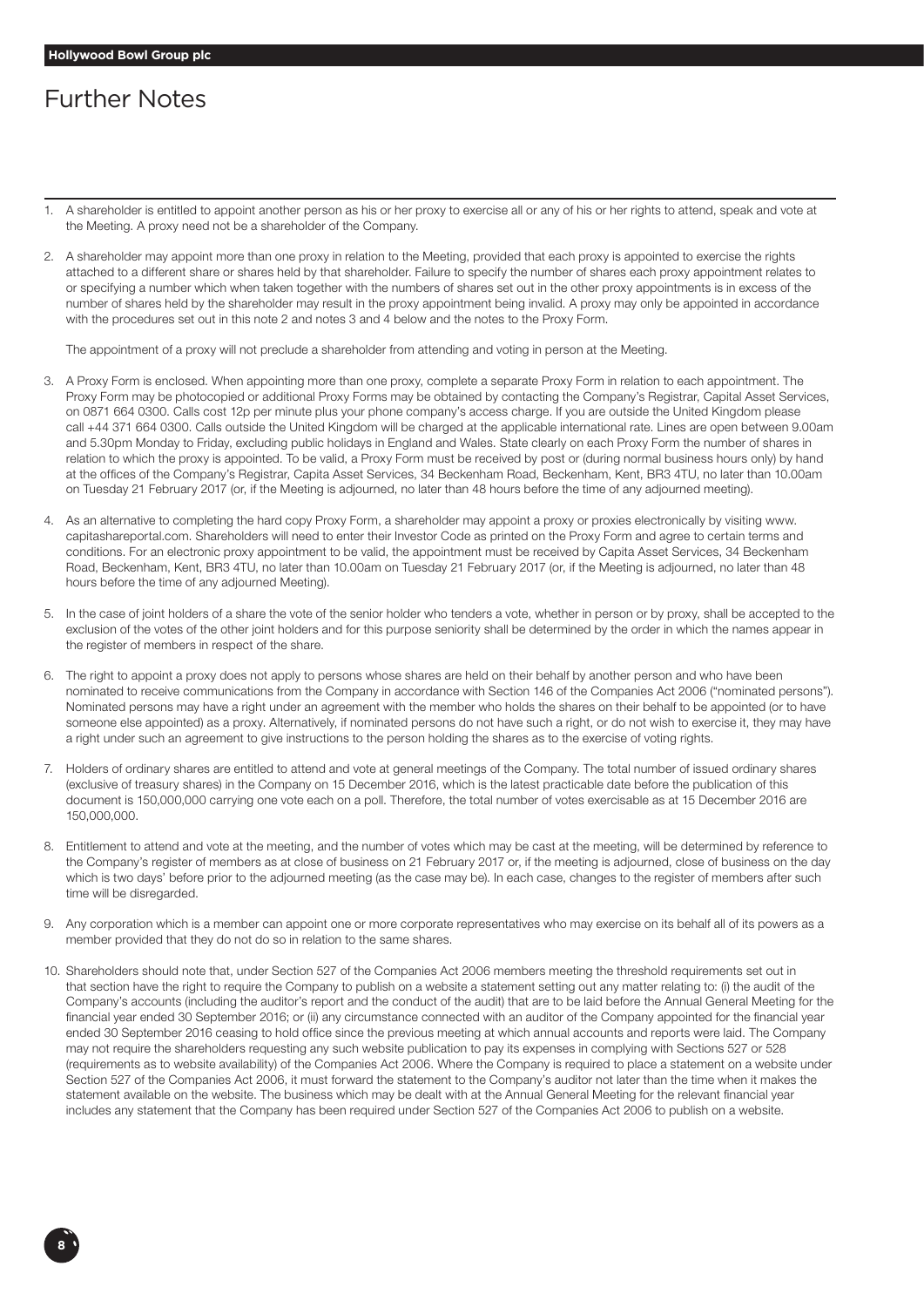- 11. Any member attending the meeting has the right to ask questions. The Company must cause to be answered any such question relating to the business being dealt with at the meeting but no such answer need be given if (a) to do so would interfere unduly with the preparation for the meeting or involve the disclosure of confidential information, (b) the answer has already been given on a website in the form of an answer to a question, or (c) it is undesirable in the interests of the Company or the good order of the meeting that the question be answered.
- 12. A copy of this notice and other information required by Section 311A of the Companies Act 2006 can be found at www.hollywoodbowlgroup.com.
- 15. Each of the Resolutions to be put to the meeting will be voted on by poll and not by show of hands. A poll reflects the number of voting rights exercisable by each member and so the Board considers it a more democratic method of voting. It is also in line with recommendations made by the Shareholder Voting Working Group and Paul Myners in 2004. Members and proxies will be asked to complete a poll card to indicate how they wish to cast their votes. These cards will be collected at the end of the meeting. The results of the poll will be published on the Company's website and notified to the UK Listing Authority once the votes have been counted and verified.
- 13. Members may not use any electronic address provided in either this notice of meeting or any related documents (including the enclosed form of proxy) to communicate with the Company for any purposes other than those expressly stated.
- 14. Copies of the executive Directors' service contracts and letters of appointment of the Non-Executive Directors may be inspected during normal business hours on any weekday (Saturdays, Sundays and public holidays excepted) at the registered office of the Company at Focus 31 West Wing Cleveland Road, Hemel Hempstead Industrial Estate, Hemel Hempstead, Hertfordshire, HP2 7BW up to and including the date of the AGM and at Investec Bank plc, 2 Gresham Street, London EC2V 7QP, from 15 minutes before the AGM until it ends.
- 15. Except as provided above, shareholders who have general queries about the AGM should either call the Registrar's helpline on 0871 664 0300; or write to the Registrar, Capita Asset Services, 34 Beckenham Road, Beckenham, Kent, BR3 4TU. No other methods of communication will be accepted.
- 16. Under section 338 and section 338A of the Companies Act 2006, members meeting the threshold requirements in those sections have the right to require the Company: (i) to give, to members of the Company entitled to receive notice of the meeting, notice of a resolution which may properly be moved and is intended to be moved at the meeting; and/or (ii) to include in the business to be dealt with at the meeting any matter (other than a proposed resolution) which may be properly included in the business. A resolution may properly be moved or a matter may properly be included in the business unless (a) (in the case of a resolution only) it would, if passed, be ineffective (whether by reason of inconsistency with any enactment or the Company's constitution or otherwise), (b) it is defamatory of any person, or (c) it is frivolous or vexatious. Such a request may be in hard copy form or in electronic form, must identify the resolution of which notice is to be given or the matter to be included in the business, must be authorised by the person or persons making it, must be received by the Company not later than the date which is six clear weeks before the AGM, and (in the case of a matter to be included in the business only) must be accompanied by a statement setting out the grounds for the request.

## For CREST members only:

- 17. CREST members who wish to appoint a proxy or proxies for the Meeting (or any adjournment of it) through the CREST electronic proxy appointment service may do so by using the procedures described in the CREST Manual. CREST personal members or other CREST sponsored members, and those CREST members who have appointed a voting service provider(s), should refer to their CREST sponsor or voting service provider(s) who will be able to take the appropriate action on their behalf.
- 18. In order for a proxy appointment or instruction made using the CREST service to be valid, the appropriate CREST message ('CREST Proxy Instruction') must be properly authenticated in accordance with Euroclear UK & Ireland Limited's specifications and must contain the information required for such instructions, as described in the CREST Manual. The message, regardless of whether it constitutes the appointment of a proxy or is an amendment to the instruction given to a previously appointed proxy, must, in order to be valid, be transmitted so as to be received by the issuer's agent (ID: RA10) by no later than 10.00am on Tuesday 21 February 2017 (or, if the Meeting is adjourned, no later than 48 hours before the time of any adjourned Meeting). For this purpose, the time of receipt will be taken to be the time (as determined by the timestamp applied to the message by the CREST Applications Host) from which the issuer's agent is able to retrieve the message by enquiry to CREST in the manner prescribed by CREST. After this time, any change of instructions to proxies appointed through CREST should be communicated to the appointee through other means.
- 19. CREST members and, where applicable, their CREST sponsors or voting service providers should note that Euroclear UK & Ireland Limited does not make available special procedures in CREST for any particular messages. Normal system timings and limitations will therefore apply in relation to the input of CREST Proxy Instructions. It is the responsibility of the CREST member concerned to take (or, if the CREST member is a CREST personal member or sponsored member or has appointed a voting service provider(s), to procure that his or her CREST sponsor or voting service provider(s) take(s)) such action as shall be necessary to ensure that a message is transmitted by means of the CREST system by any particular time. In this connection, CREST members and, where applicable, their CREST sponsors or voting service providers are referred, in particular, to those sections of the CREST Manual concerning practical limitations of the CREST system and timings.
- 20. The Company may treat a CREST Proxy Instruction as invalid in the circumstances set out in Regulation 35(5)(a) of the Uncertificated Securities Regulations 2001.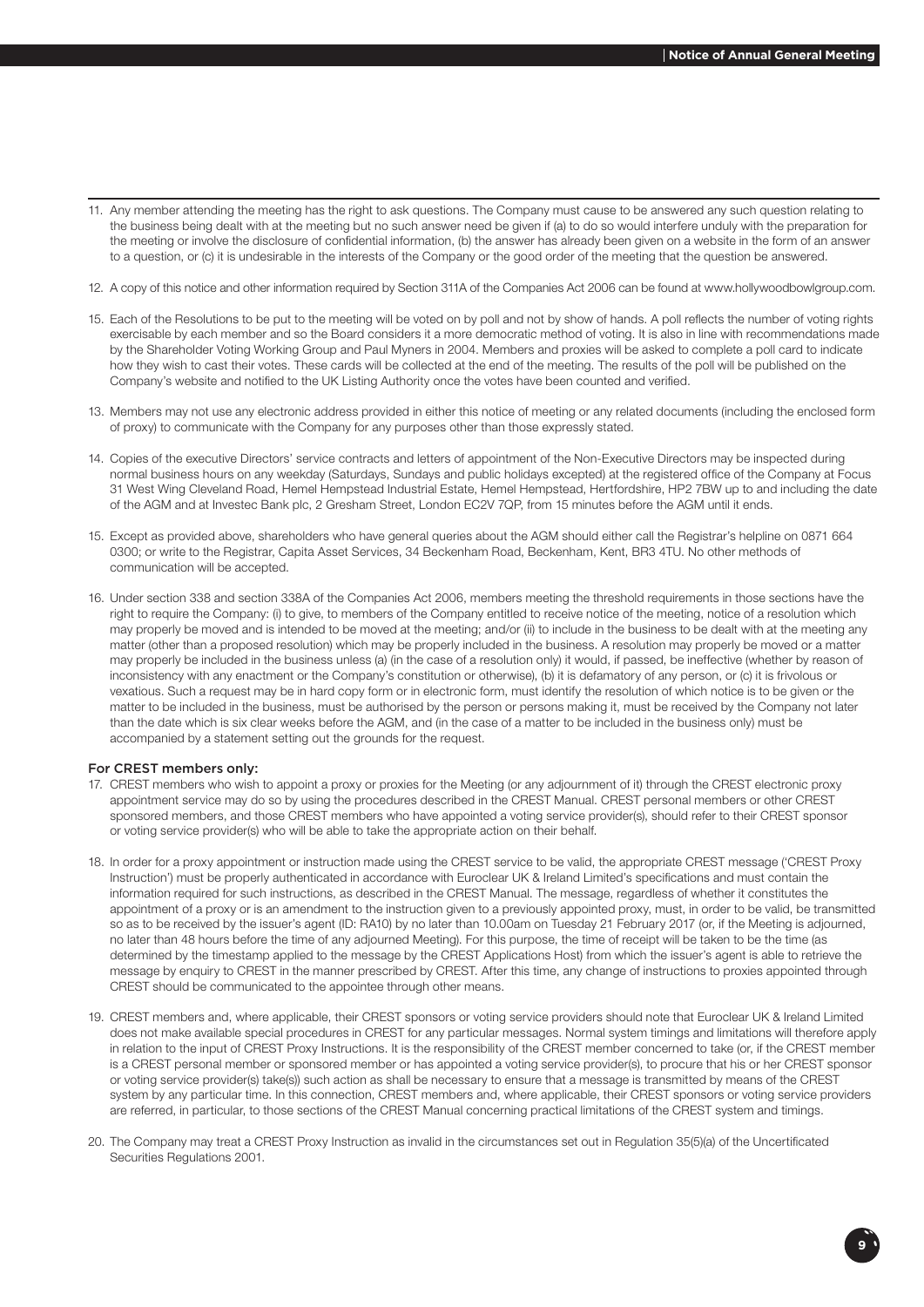# Board of Directors

# **Peter Boddy Non-Executive Chairman**

## **Appointment**

Peter joined the Group as Non-Executive Chairman in 2014.

## **Committee membership**

Chairman of the Nomination Committee.

# **Skills and experience**

Peter currently holds chairmanships in 3 other companies: Xercise4Less (the low-cost gym chain); Novus Leisure Limited, (operator of late night bars and clubs), and The Harley Medical Group, all of which are backed by private equity.

Prior to this, Peter held the positions of CEO or Managing Director in a number of successful private equity backed leisure sector companies including Fitness First UK, Megabowl Group Limited and Maxinutrition Limited.

Peter has a degree in Economics from De Montfort University and an MBA from Warwick Business School.

# **Stephen Burns Chief Executive Officer**

# **Appointment**

Stephen joined the Group as Business Development Director in 2011, being promoted to Managing Director in 2012 and becoming Chief Executive Officer in 2014.

#### **Skills and experience**

Before joining the Group, Stephen worked within the health and fitness industry, holding various roles within Cannons Health and Fitness Limited from 1999, becoming Sales and Client Retention Director from 2007 upon the successful acquisition of Cannons Health and Fitness Limited by Nuffield Health, and then becoming Regional Director in 2009.

In 2011, Stephen was appointed to the operating board of MWB Business Exchange, a public company specialising in serviced offices, meeting and conference rooms, and virtual offices, looking after the CEC and outer London brands.

# **Laurence Keen Chief Financial Officer**

# **Appointment**

Laurence joined the Group as Finance Director in 2014.

#### **Skills and experience**

Laurence has a first class degree in Business, Mathematics and Statistics from the London School of Economics and Political Science. He is a qualified ICAEW Chartered Accountant and has also been a Fellow since 2012 (having qualified in 2000).

His previous role was UK Development Director for Paddy Power from 2012. He has also held senior retail and finance roles for Debenhams PLC, Pizza Hut (UK) Limited and Tesco PLC.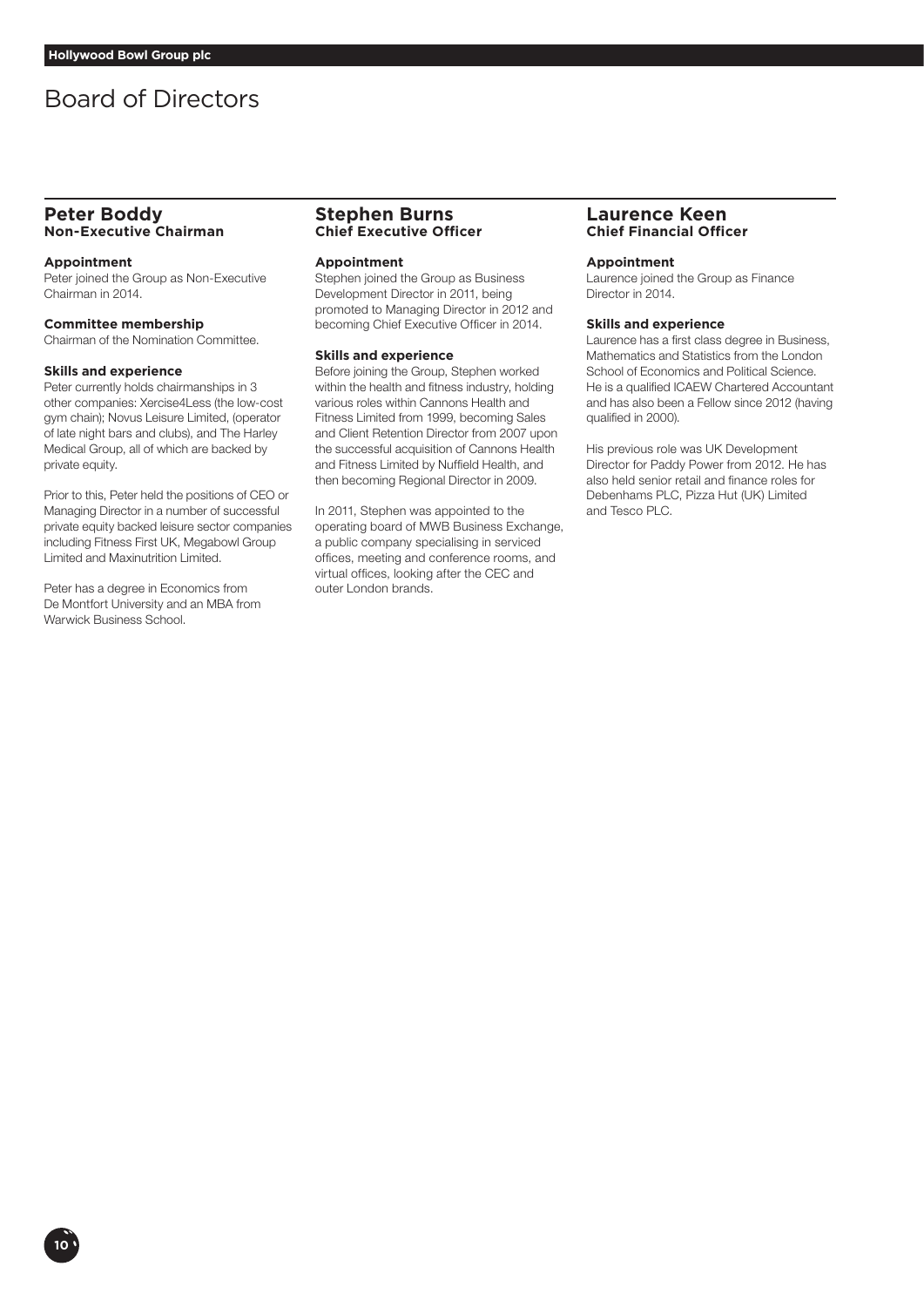# **Nick Backhouse Senior Independent Non-Executive Director**

# **Appointment**

Nick joined the Group as Senior Independent Non-Executive Director prior to Admission.

# **Committee membership**

Chairman of the Audit Committee, member of the Nomination Committee and Remuneration Committee.

## **Skills and experience**

Nick is the Senior Independent Director of the Guardian Media Group plc, a Non-Executive Director of Marston's PLC where he also chairs the Audit Committee and is a Trustee of the Chichester Festival Theatre.

He was previously the Deputy Chief Executive Officer of the David Lloyd Leisure Group and a Non-Executive Director of All3Media Limited. He has also been Group Finance Director of National Car Parks and Chief Financial Officer for each of Freeserve plc and the Laurel Pub Company and was, prior to that, a Board Director of Baring Brothers.

He is a Fellow of the Institute of Chartered Accountants and has an MA in Economics from Cambridge University.

# **Claire Tiney Non-Executive Director**

## **Appointment**

Claire joined the Group as Non-Executive Director prior to Admission.

## **Committee membership**

Chair of the Remuneration Committee, member of the Audit Committee and the Nomination Committee.

#### **Skills and experience**

Claire has over 20 years' board level experience encompassing executive and non-executive roles in blue-chip retailing, property development and the services sector, across the UK and Western Europe.

Claire runs her own business as an HR Consultant, executive coach and facilitator, having spent 15 years as an Executive Director in a number of businesses including Homeserve plc, Mothercare plc and WH Smith Group plc. Most recently she was HR Director at McArthurGlen Group, the developer and owner of designer outlet villages throughout Europe.

She was previously a Non-Executive Director of Family Mosaic and is currently a Non-Executive Director of Volution plc and of Topps Tiles plc. She has an MBA from Stirling University.

# **Bill Priestley Non-Executive Director**

# **Appointment**

Bill was appointed to the Board prior to Admission.

#### **Skills and experience**

Bill is the Chief Investment Partner at Epiris, an independent private equity fund manager specialising in buyouts and co-investments, where he leads the investment team and sits on the Investment Committee.

Bill joined Epiris in 2014 after having previously held the roles of Co-Chief Executive Officer and Managing Director at LGV Capital, a mid-market private equity house owned by Legal & General PLC, where he worked for over 10 years. Bill has also worked at N M Rothschild & Sons and Barclays, and currently serves on the Boards of Innovia Group and TGI Fridays. Bill has a degree in Law from Cambridge University.